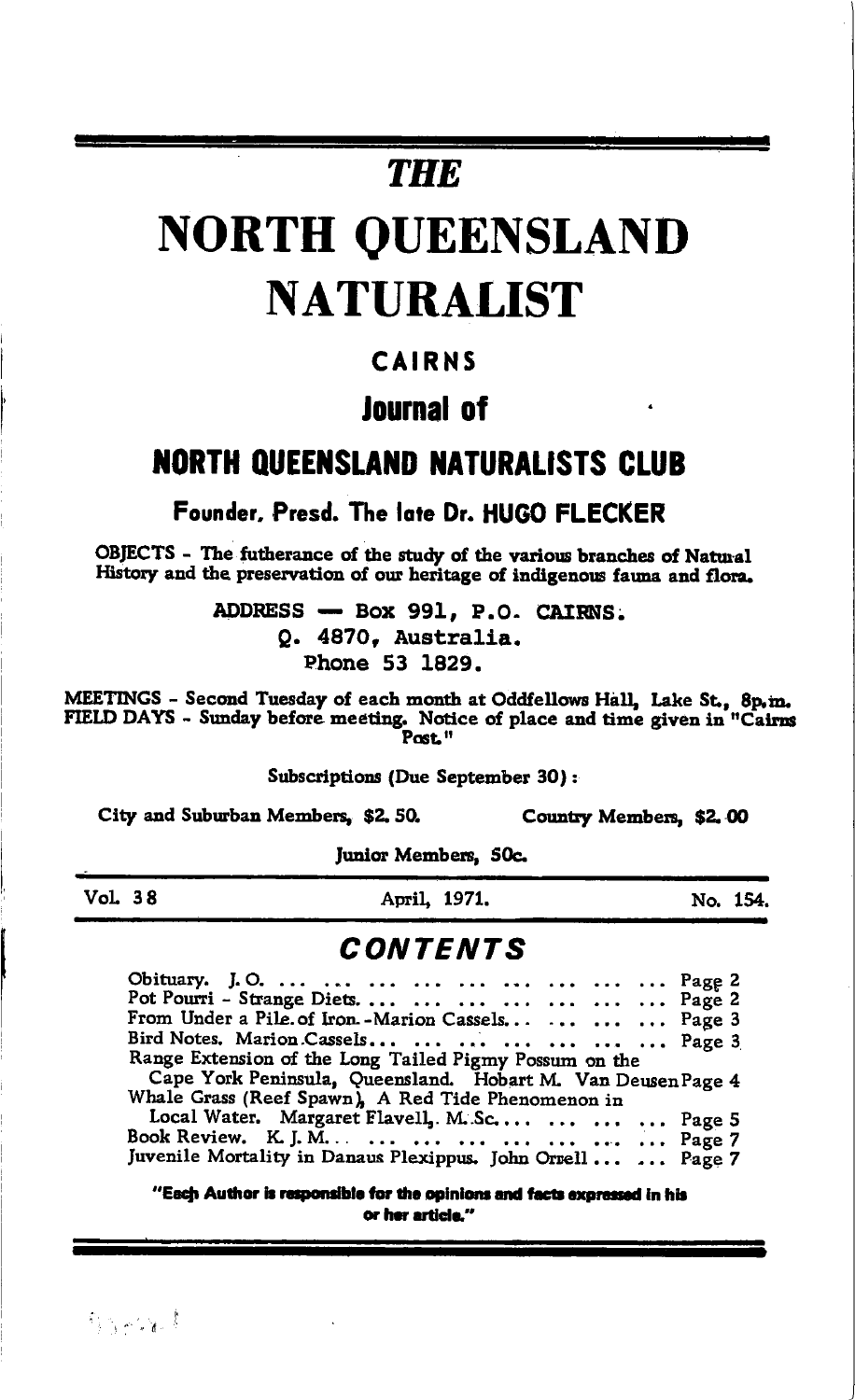Page 2.

NORTH QUEENSLAND NATURALISTS.

Club Officers -- September 30, 1970 to September 30, 1971.

President: A. J. CASSELS, Esq.

Hon. Secretary: Mrs. M. L. CASSELS. Hon. Treasurer: Mr. W. HUDDY.

Editor: Miss J. MORRIS.

Patron: Mr. S. E. STEPHENS.

The Editor urgently requires more material for the journal from Club Members or guest writers.

## **OB ITUARY**

The sudden passing of Stanley H. Boyd at Cooktown, early in December, saddened not only Club members, but naturalists throughout the North.<br>Born in Cooktown on January 2nd 1888, Stan was a "natural naturalist". His keen powers of observations, coupled by a willingness to share his vast knowledge with all and sundry, made him a well-known personality, not only in North Queensland, but overseas as well.

He was the instigator of the original Cooktown Museum and for many years acted as its curator in an unpaid capacity, thereby nourishing an acorn which flourished into the oak that is now the James Cook Museum.

His crisp reminiscences on natural history appeared in many publications throughout the world, from the prestigous "Animals" of Gerald Durell to the privately-printed "Folklore Magazine".

His last published par (on Flying Foxes) appeared in the November "Naturalist".

Cooktown - and indeed North Queensland - won't be quite the same 

### **POT POURRI**

#### STRANGE DIETS.

In our bird books we are usually told the food that various birds eat, but I have found over the years that most birds have a pretty varied diet. The Spangled Drongo is usually thought of as a meat eater, but I have seen him assiduously going over the Grevillea and Callistemon trees taking the nectar like any honey-eater or Lorikeet.

In our garden we have a bird bath which is very well used. There was some green algae in long strings growing in the water and one day I saw a female Magpie Lark pull out a long string and swallow it. She did this three times and later on my husband saw her do it again.

The Grevillea pteridifolia flowered very well this year and set a lot of seed. I noticed that the female fig bird was using some of the twigs for her nesting but then I also noticed that she was eating some of the seed straight from the tree. Lately a number of fig birds were milling around on the ground under a poinciana tree and I saw some of them with seeds in their beaks. I did not actually see them swallow the seeds.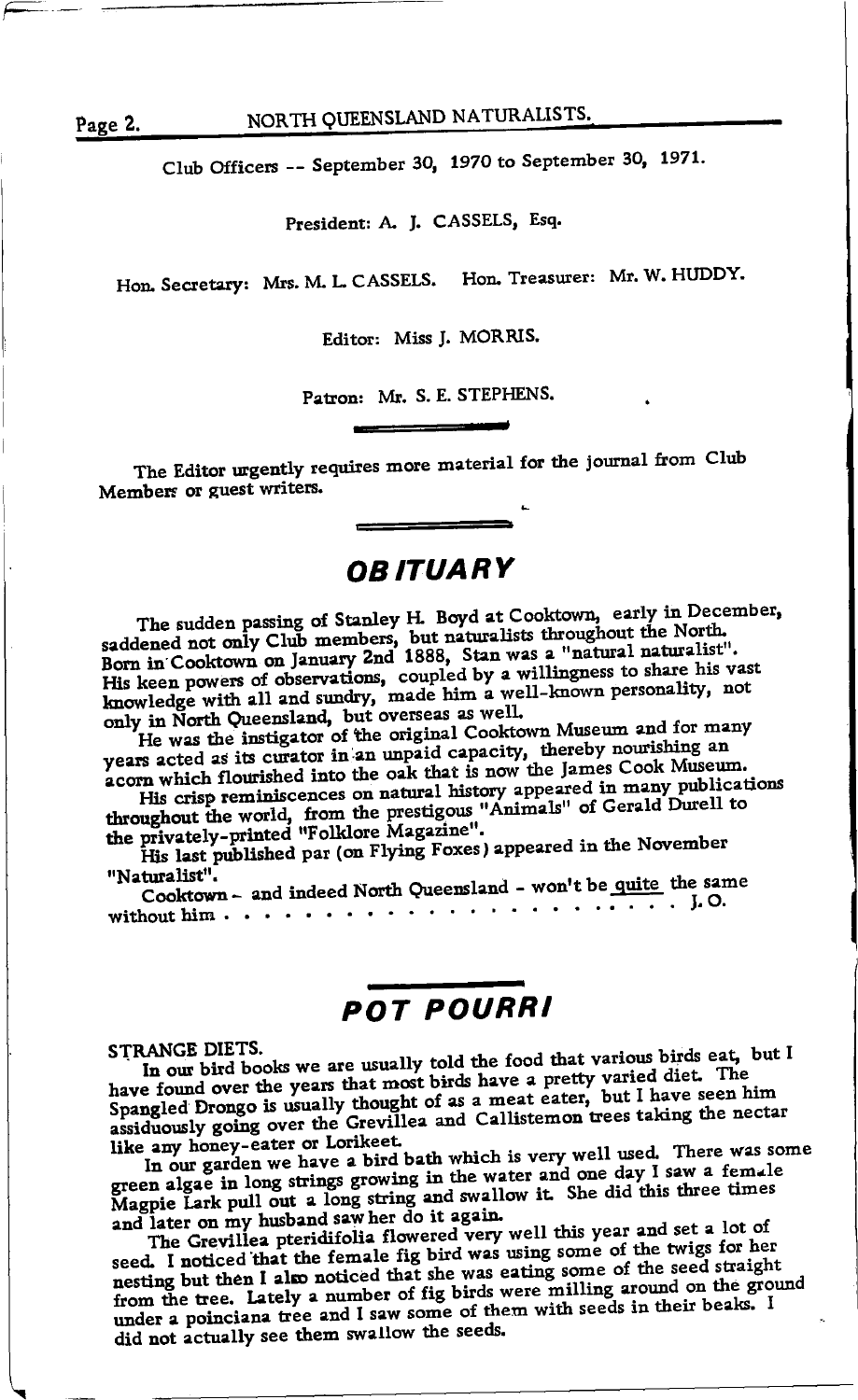# FROM UNDER A PILE OF IRON

I always thought a frog was just a frog until recently when I found that there were many different kinds, shapes and sizes of order "Anura" - which<br>means "double life" referring to the fact that frogs and toads live in water and on land. Nor did I realise how many different kinds of lizards and snakes there were ( of the order Squamata) but when a member of the Club from New Guinea, Mr. Fred Parker, visited us in Cairns a few weeks ago we learnt a great deal about these two orders.

One of our trips was to a property at Holloways Beach near Cairns to see<br>just what lived in that area. We went to a cleared piece of land adjoining eucalypt woodland where there were some piles of old iron. These are ideal for a lizard or snake hunt. Carefully moving the iron piece by piece we stood by ready to run or catch what ever came out. I will leave Fred Parker to describe the frogs of Cairns area in an article he has promised this journal but the following is a list of the lizards and snakes seen during a couple of hours searching.

CARLIA BICARINATA - a small brown grass skink very common in grass. C. NOVAE GUINAE - only one of these very small secretive skinks was

found.

C. FUSCA. - this is a large Carlia nearly 6" in total length. It is grey with white lips and a red throat.

CTENOTUS SPALDINGI - a swift moving ground skink, striped brown and black

C. VAERIOLATUS - is a smaller species differing in having striped flanks, not blotched as in spaldingi.

DIPORIPHORA BILINEATA - this long name just means one of our familiar little Tommy Roundheads, a large headed dragon. This was a small grey fellow.

GEHYRA AUSTRALIS - is a very common grey tree gecko. SPHENOMORPHUS PARDALIS - a brown smooth scaled burrowing skink which took some catching as it tried to burrow back into the soft ground.

DEMANSIA PSAMMOPHIS - more commonly known at the Yellow faced whip smake. It was a pale green with rust red on the anterior body and a yellow ring round

the eye. A fairly common snake around Cairns.

MORELIA SPILOTES VARIEGATA - a carpet python. This fellow was really annoyed at being disturbed and as he was being held up for inspection turned and bit Fred's ankle, drawing<br>blood. Not that that worried Fred who just shook him off and carried on with what he was doing.

I am sure that had we had more time at our disposal we would have found many more interesting creatures at Holloways Beach.

Marion Cassels, Cairns.

### **BIRD NOTES**

Recently whilst watching birds on the foreshores my husband and I were surprised and pleased to see five cattle egrets in breeding plumage standing<br>in their characteristic hunched up position in the mud. Cattle egrets in breeding plumage have also been reported up at Daintree this month (November).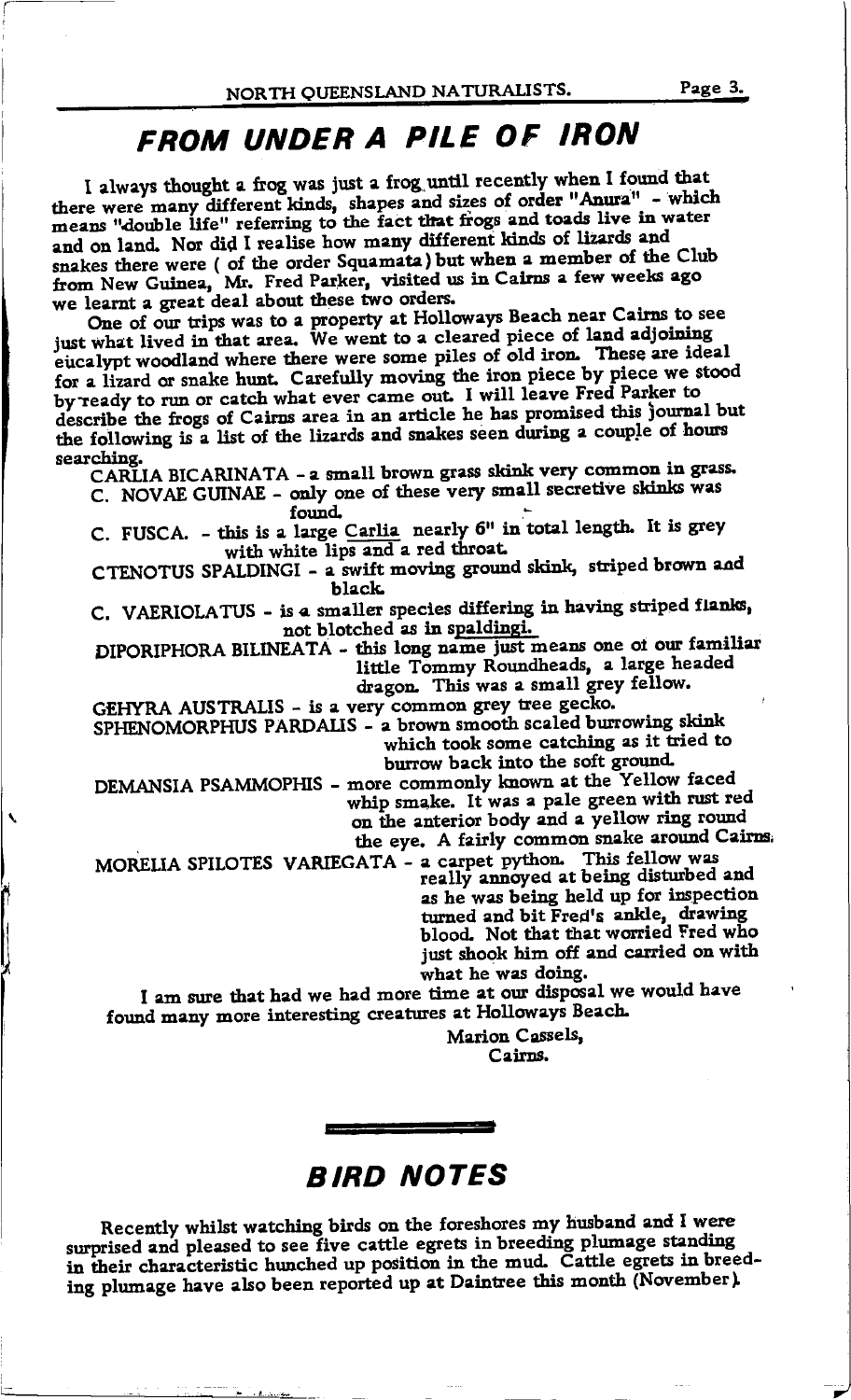Page 4.

# RANGE EXTENSION OF THE LONG TAILED PIGMY POSSUM ON THE CAPE YORK PENINSULA, QUEENSLAND.

The interesting observations by N. C. Coleman on the long-tailed pigmy possum of north eastern Queensland in The North Queensland Naturalist (vol. 38, no. 153, November 1970) are admirable in their detail, and point up the fact that valuable information on our local mammals can be obtained by observant naturalists. Members of museum expeditions are always pressed for time, and rarely have the opportunity to make such detailed observations. However, mammalogists with study collections at hand are in a position to map out the geographical distribution of genera and species, and to evaluate the distinctness of populations.

In 1916 the Swedish naturalist, Mjoberg, based a new genus and species of pigmy possum, Eudromicia macrura, on a series of four specimens which he collected in 1913 at Cedar Creek. Wakefield (1963) in his review of the Australian and New Guinea pigmy possums classified all of these tiny possums (except Acrobates, Burramys, and Distoechurus) in the genus Cercartetus.<br>He also concluded that Eudromicia caudata of New Guinea was conspecific<br>with Eudromicia macrura of Cape York. Therefore, the possums discussed by Coleman now bear the name Cercartetus caudatus macrurus.

Tate (1952), leaning heavily upon the botanical knowledge of Dr. L. J. Brass, discussed the distribution of rain forest in Queensland. The Cooktown-Cairns-Townsville stretch of rain forest is the only area in which Cercartetus c. macrurus has been found. In fact, as Wakefield (1963) pointed out, there were only eight museum specimens of the long-tailed pigmy possum available for his study "all from within 50 miles of Cairns". One of these important specimens (AMNH 155090) was donated to Tate and Van Deusen, members of the 1948 Archbold Cape York Expedition, by the North Queensland Naturalists Club; this spirit specimen bore the number 404 and became number 11590 in the Archbold field catalogue. The exact provenance of this male and the date of collection were not known. However, it could have been collected on the Atherton Tableland, a favorite area for outings by the<br>members of the Naturalists Club. Tate (1952) gave the following data for<br>this individual, "west of Cairns (presented by Mr. George Brooks)"; in t bat (Tadarida) entered on the line above, under catalogue number 11589.

Jack Roberts of Shipton's Flat, our host at that locality, during the 1948<br>Expedition, has sent a second male specimen (AMNH 196633) to the Archbold Collection. This individual was caught by a cat and brought to the Roberts'<br>house sometime during 1966 or 1967. This record extends the known range of Cercartetus caudatus macrurus northwards to about 30 miles south of Cooktown. This small arboreal marsupial was not obtained by Tate and Van Deusen in 1948 during their two weeks of collecting in the vicinity of Shipton''s Flat. Brass (1953) gave an excellent description of this locality.<br>Tate (1952) observed that "these tiny 'dormouse phalangers' may be fairly common in the rain scrubs (forests) of the Cairns region, and I suspec they will eventually be demonstrated in the Iron Range and McIlwraith Range rain forests.

The domestic cat is a well-known collector of small mammals. In fact, the other long-tailed pigmy possum from Mt. Carbine (Queensland Museum, J. 7011) was also brought in by a cat. Some of our most interesting and important mammal records are obtained in this fashion. I urge all cat owners to examine small mammals so captured, and to preserve such specimens in alcohol together with a note on the date and locality. Dr. L. J. Brass is resident in Cairns, and will gladly make arrangements to forward such<br>specimens to the Queensland Museum or to the Archbold Collection.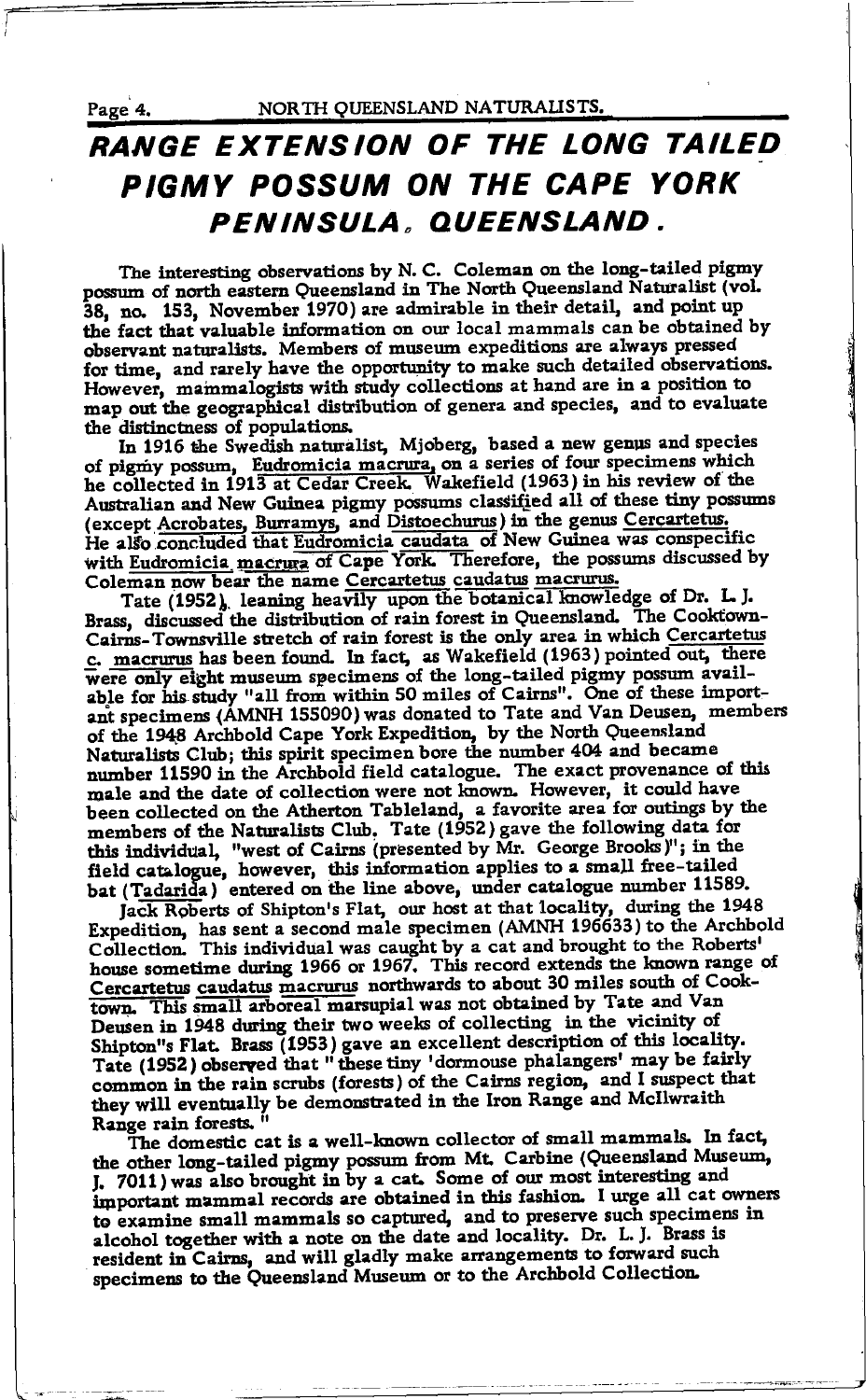| Brass, L. J.    |                                                                                                                     |
|-----------------|---------------------------------------------------------------------------------------------------------------------|
| 1953.           | Results of the Archbold Expeditions. No. 68. Summary of the                                                         |
|                 | 1948 Cape York (Australia) Expedition. Bull. Amer. Mus. Nat                                                         |
|                 | Hist., vol. 102, pp. 135-206, fig. 1, pls. 41-47.                                                                   |
| 'Mjoberg, E.    |                                                                                                                     |
| 1916.           | Handl. Kungl. Svenska Vetensk. Akad., vol. 52, no. 2, pp.                                                           |
|                 | 13-20.                                                                                                              |
| Tate, G. H. H.  |                                                                                                                     |
| 1952.           | Results of the Archbold Expeditions. No. 66. Mammals of<br>the Cape York Peninsula, with notes on the occurrence of |
|                 | rain forest in Queensland. Bull. Amer. Mus. Nat. Hist<br>vol. 98, pp. 563-616, figs. 2, tabs. 6.                    |
| Wakefield, N.A. |                                                                                                                     |
| 1963.           | The Australian Pigmy-Possums. Victorian Naturalist, vol. 80                                                         |

pp. 99-116, figs. 4, table. 2, maps 2.

Hobart M. Van Deusen **Archbold Collections** The American Museum of Natural History New York City.

15 March 1971.

Mr. Van Deusen advises that he will be glad to send to anyone Note: interested a copy of his paper. American Museum "Novitates", on the hoary wattled bat of Queensland, which will be published in April or May, 1971. (See N. Q. Nat., vol 36, no. 148.) The distribution of Chalinolobus picatus and C. nigrogriseus is mapped. (Address as above)

Some members may be interested in the issue, on March 31, 1971, of five mammal stamps from the Territory of Papua and New Guinea. A Involute prepared by Mr. Van Deusen, describing these mammals, is to be distributed with the stamp issue. Available from:<br>Philatelic Bureau, G.P.O., Port Moresby, T.P.N.G.

# WHALE GRASS (REEF SPAWN), A RED TIDE PHENOMENON **IN LOCAL WATERS**

North Queensland fishermen report, during the summer months and particularly after north-easterly winds, that large areas of the sea are covered with a red-brown slime. Aircraft have reported the same phenomenon as oil slicks off the coast, a conclusion drawn from its calming effect on the water's surface and its dark appearance from the air. What is this phenomenon?

Biologists know it as a Red Tide. It is caused by a microscopic planktonic plant, multiplying rapidly and its cells aggregating together. Is it a recent Phenomenon?

It is not the result of man's pollution of his waterways, for records of red tides can be traced way back in time. One of the earliest reports is found in the Bible (Exodus 7, 20-22), another in the Iliad, and our own local one in Captain Cook's Log. Records show it can occur in freshwater. or seawater.

What causes a red tide to appear?

Red tides are only observed during some months of the year. locally from October to March, and it is thought that the amount and availability of nutrients in the sea is perhaps the greatest factor influencing the great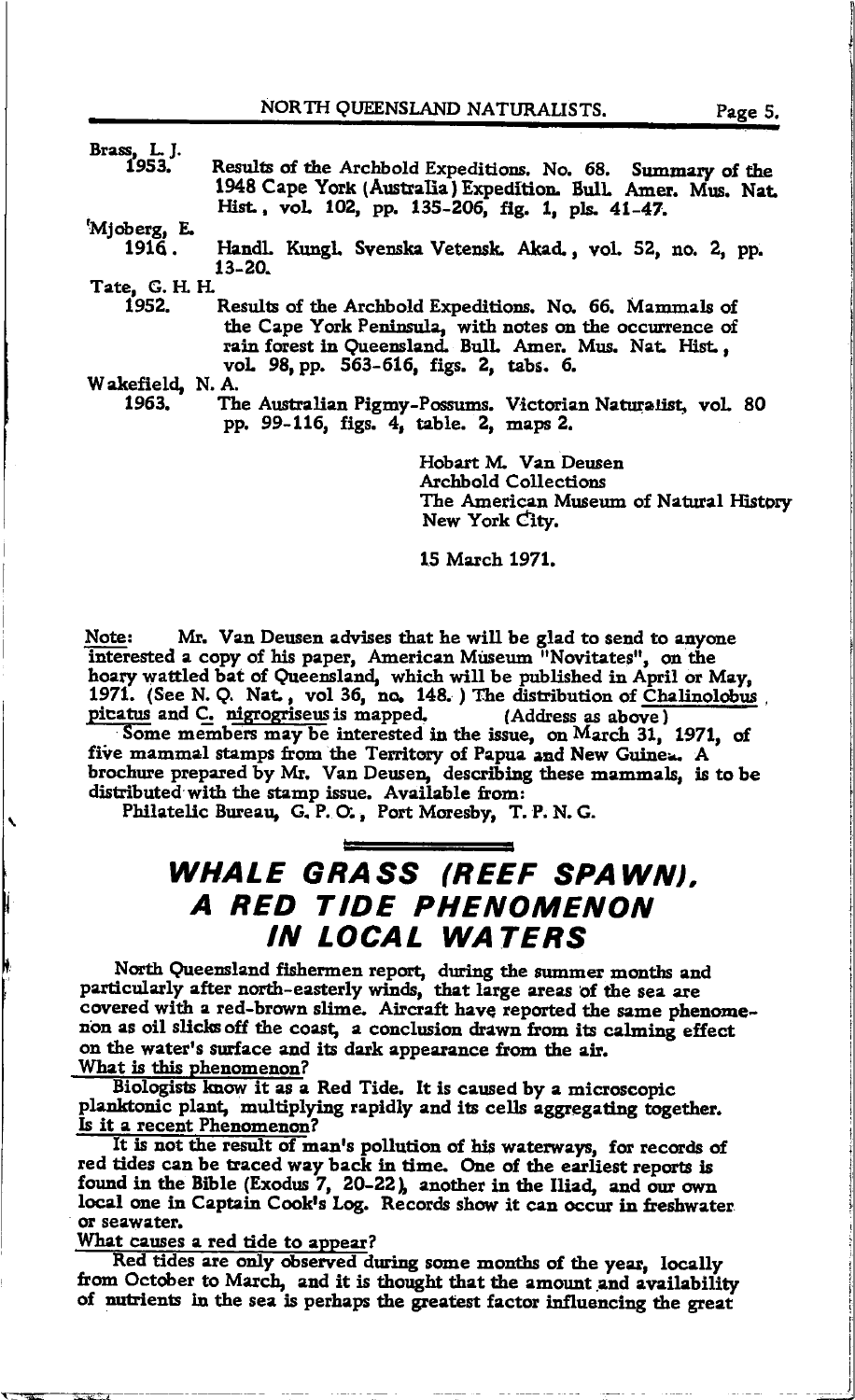increase of this microscopic plant. Red tides appear particularly in oceanic areas where there is upwelling of waters. Large scale water movements and local disturbances in the chemical and physical conditions of the sea seem to have an effect.

What effect does a red tide have on other life?

The main effect is that the mass of plant material causes suffocation to animals coming into its vicinity. Many dead fish have been seen floating amongst the "weed" and it will also kill barnacles, oysters, shrimps, etc. The Japanese pearling industry has several times been almost wiped out by red tides.

A secondary effect is the obnoxious smell the material has as it dies, exposed in full sunlight on the surface of the sea. Tourists in Townsville flee when the red tide is washed ashore!

How often do local North Queensland outbreaks occur?

Data suggests it is an annual occurence, but researchers have found<br>that the microscopic plant is present in small numbers even when it is not apparent. It does not in fact totally disappear from local waters at all.

What is the specific plant causing the North Queensland red tide?<br>It is a blue-green alga called for many years Trichodesmium, but recently referred to as an Oscillatoria. It has box-like cells which stick together one on top of the other to form a filament. The filaments themselves then stick together side on and form a bundle or sheath, which is just visible to the naked eye.

There appear to be two types in local waters, one forming bundles of regularly stacked filaments and the other forming a ragged ball of filaments



Both are usually present but numbers of each fluctuate. Fishermen call it whale grass or reef spawn.

Does the North Queensland plant form red tides anywhere else? Trichodesmium has been recorded in Gulf waters and an odd record

from as far west as Perth is known. It is also in reef waters off India. Are there other plants which form red tides?

Around the world there are different planktonic plants giving the same effect. Two of the best known are Gymnodinium and Gonyaulax, for these genera (unlike ours) accumulate toxin in their cells. If they or any animal which has been feeding on them is eaten, paralysis and death can occur. Florida records deaths from Gymnodinium and Britain puts out warnings every year about Mussel poisoning, the mussels having fed on the glut of Gonyaulax.

Why is it called a red tide?

Most of these "tide" - formers are green plants and the surface waters can be discoloured green, yellow, orange, brown, red and other shades by them. The local red water is due to a red pigment being released into the water as the filaments of Trichodesmium are dying. The filaments themselves go from a blue-green to a grey-green colour.

Page 6.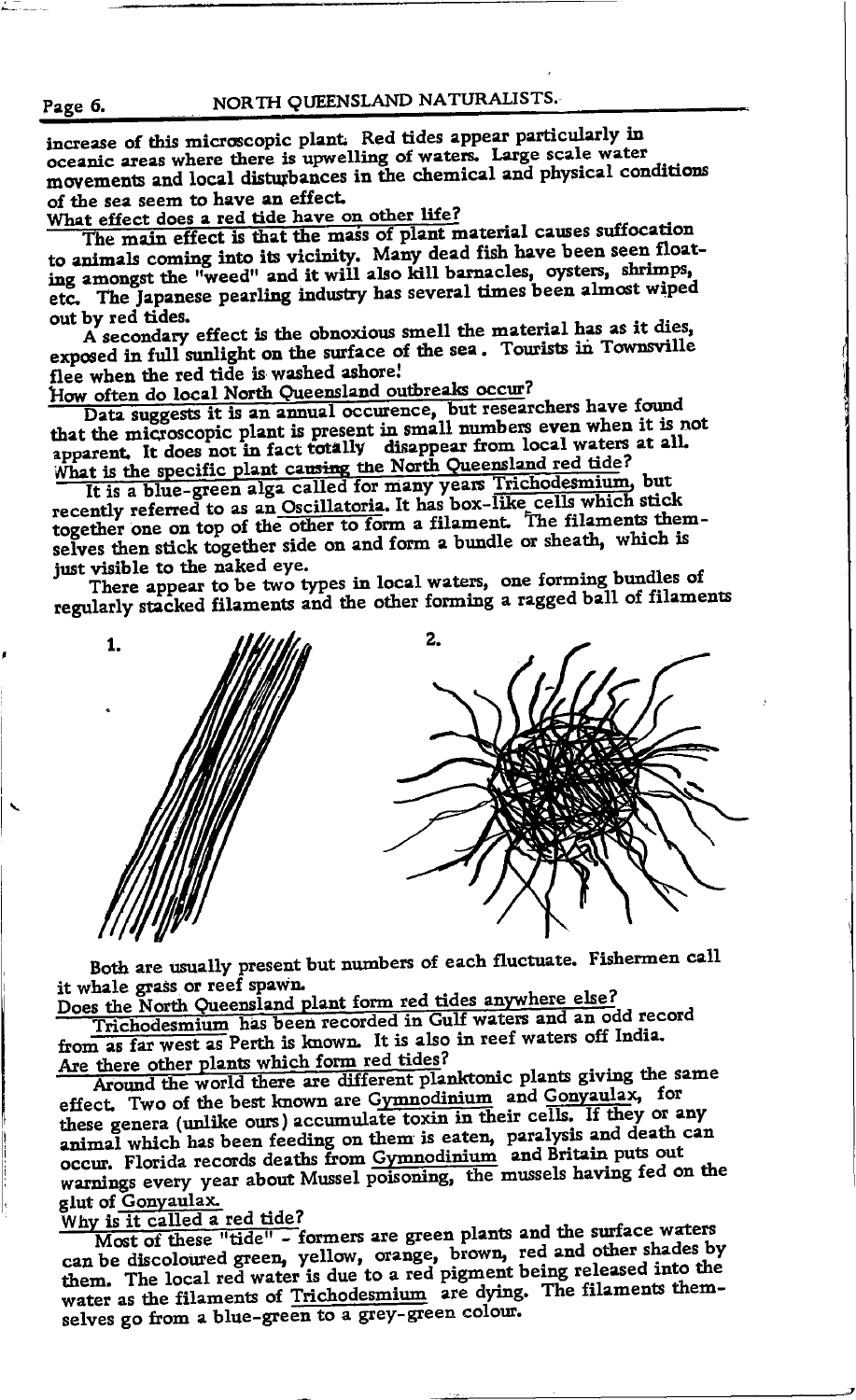#### Can the red tide be controlled?

Authorities in America have built dams across major rivers in an effort to regulate the release of freshwater from the rains. They believe the rainy season adds a large amount of nutrients to the sea and stirs up the waters, providing optimum conditions for Gymnodinium to multiply. This of course is a tremendously costly project.

Other efforts at control involve the use of chemicals. However, a lasting chemical of selective toxicity has not yet been found, so chemical control is only possible on a small scale.

But the question one should really ask is, whether it is wise to control this natural phenomenon? Could not the balance of life in the sea be upset if there were no red tide?

There are certainly advantageous effects of a red tide, patticularly our local one. Firstly, it is a food source for many filter-feeding animals. Secondly, on decay it will release a large quantity of valuable nutrients into the impoverished tropical waters. Thirdly, it is now known that Trichodesmium can fix atmospheric nitrogen (one of the few plants that can). This build up of nitrogen in the cells will be released on decay as usable valuable nitrate.

Until there is more scientific fact and research, the red-tide phenomenon should be left to reveal its true nature. There are many roads to follow. One that comes to mind is whether there might be a link between a red-tide organism or another planktonic plant and Ciguatera poisoning. This poisoning, which causes sickness and affects the nerves, occurs after eating certain large Barrier Reef fish.

Could it be that in North Queensland we have a phenomenon like the killer plant or the British poisoned mussel?

Margaret Flavell, M. Sc.

### **BOOK REVIEW**

"KOOKABURRAS" by Veronica A. Parry. Published by Lansdowne Press, Pty. Ltd., price, \$4.25.

This book is the result of two and a half years study of the kookaburras in an area of the Dandenong Ranges. Some indication of the knowledge gained from the systematic observation of individual birds and family groups is given by such chapter titles as: The Kookaburra's Social System; The Size and Function of Territory; Vocal Behavious - the Laugh Song, the Calls; etc.<br>Most interesting is the discovery that sexually mature offspring of a mated pair will remain in the parents' territory for up to three years or more, sharing in territory defence and the care of succeeding young. Thus perhaps a third of adult birds in an area may be non-breeding - a form of population control? An enjoyable, informative book, enhanced by colour and black and white K. I. M. photographs.

"NATIVE MAMMALS OF AUSTRALIA" by Dr. David Rider. Angus and Robertson, \$7.50. A splendid book by one of Australia's finest mammalogists. Hobart M. Van Deusen.

# **JUVENILE MORTALITY IN DANAUS PLEXIPPUS**

During investigations into the life-history of the "Wanderer" butterfly, (Danaus plexippus) it became apparent that there was, in the natural state,<br>a 90% to 95% wastage between the egg and the adult. This figure was